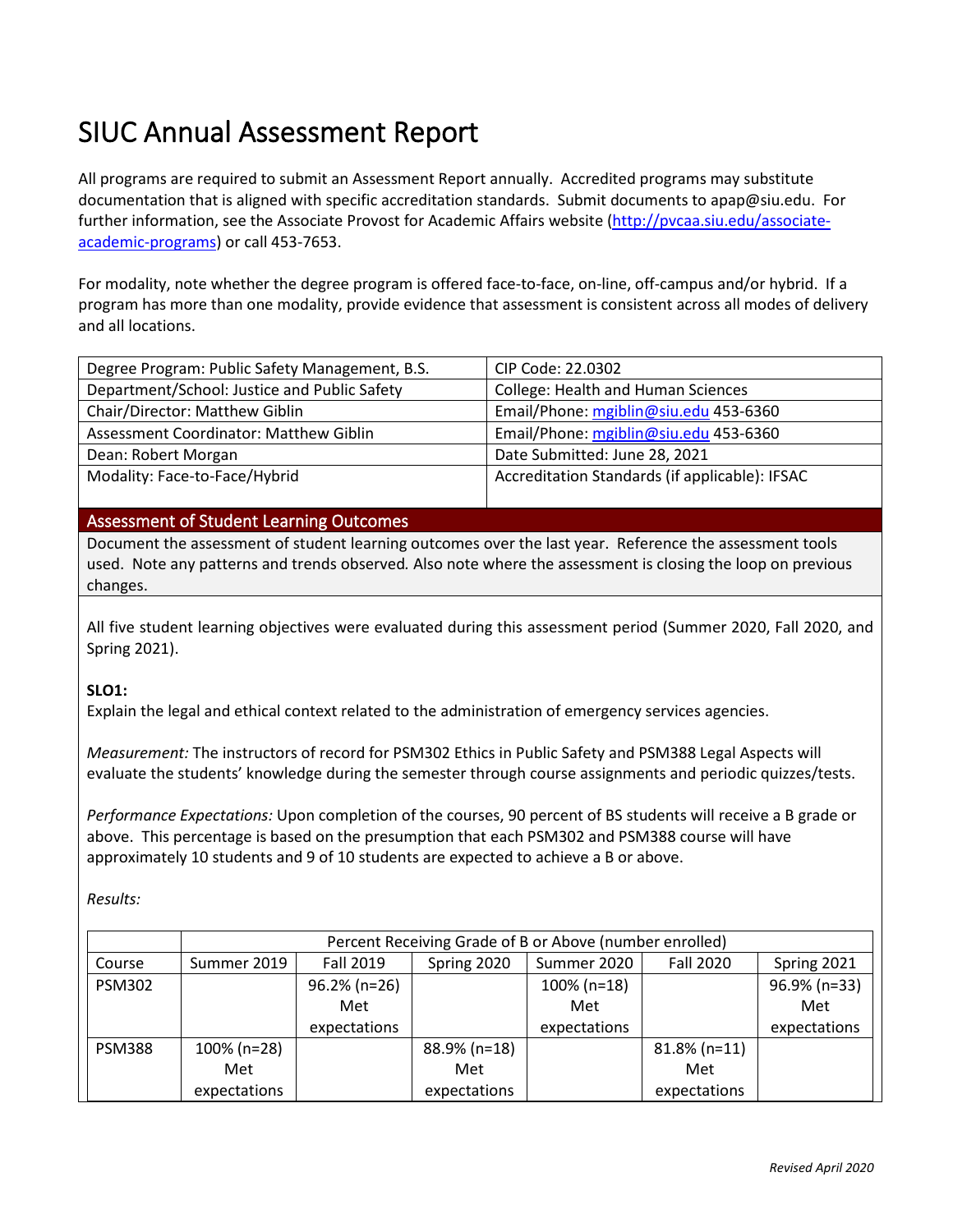# **SLO2**

Develop strong management and leadership abilities in areas including labor relations and fiscal responsibility.

*Measurement:* The instructors of record for PSM305 Philosophies of Leadership, PSM332 Labor Relations, and PSM387 Fiscal Aspects of Public Safety will evaluate the students' knowledge during the semester through course assignments and periodic quizzes/tests.

*Performance Expectations:* Upon completion of the courses, 90 percent of BS students will receive a B grade or above. This percentage is based on the presumption that each PSM305, PSM332, and PSM387 course will have approximately 10 students and 9 of 10 students are expected to achieve a B or above.

|               | Percent Receiving Grade of B or Above (number enrolled) |                  |              |                |                  |              |
|---------------|---------------------------------------------------------|------------------|--------------|----------------|------------------|--------------|
| Course        | Summer                                                  | <b>Fall 2019</b> | Spring 2020  | Summer         | <b>Fall 2020</b> | Spring 2021  |
|               | 2019                                                    |                  |              | 2020           |                  |              |
| <b>PSM305</b> | 95.7% (n=23)                                            |                  | 100% (n=23)  |                | 95% (n=20)       |              |
|               | Met                                                     |                  | Met          |                | Met              |              |
|               | expectations                                            |                  | expectations |                | expectations     |              |
| <b>PSM332</b> | 84.6% (n=13)                                            | $91.2\%$ (n=34)  |              |                | $90\%$ (n=27)    | 100% (n=20)  |
|               | Did not meet                                            | Met              |              |                | Met              | Met          |
|               | expectations                                            | expectations     |              |                | expectations     | expectations |
|               |                                                         |                  |              |                |                  |              |
| <b>PSM387</b> |                                                         |                  | 100% (n=27)  | $100\%$ (n=16) |                  |              |
|               |                                                         |                  | Met          | Met            |                  |              |
|               |                                                         |                  | expectations | expectations   |                  |              |

# **SLO3**

Demonstrate an understanding of research and data analysis as it relates to public safety management.

*Measurement:* The instructor of record for PSM383 Data Interpretation will evaluate the students' knowledge during the semester through course assignments and periodical quizzes/examinations.

*Performance Expectations:* Upon completion of the course, 90 percent of BS students will receive a B grade or above. This percentage is based on the presumption that each PSM383 course will have approximately 10 students and 9 of 10 students are expected to achieve a B or above.

|               | Percent Receiving Grade of B or Above (number enrolled) |           |              |              |                  |             |
|---------------|---------------------------------------------------------|-----------|--------------|--------------|------------------|-------------|
| Course        | Summer                                                  | Fall 2019 | Spring 2020  | Summer       | <b>Fall 2020</b> | Spring 2021 |
|               | 2019                                                    |           |              | 2020         |                  |             |
| <b>PSM383</b> | $100.0\%$ (n=2)                                         |           | 88.5% (n=26) | 66.7% (n=12) |                  |             |
|               | Met                                                     |           | Did not meet | Did not meet |                  |             |
|               | expectations                                            |           | expectations | expectations |                  |             |

# **SLO4**

Demonstrate professionalism in the workplace at various stages of the career (e.g., job search, advancement).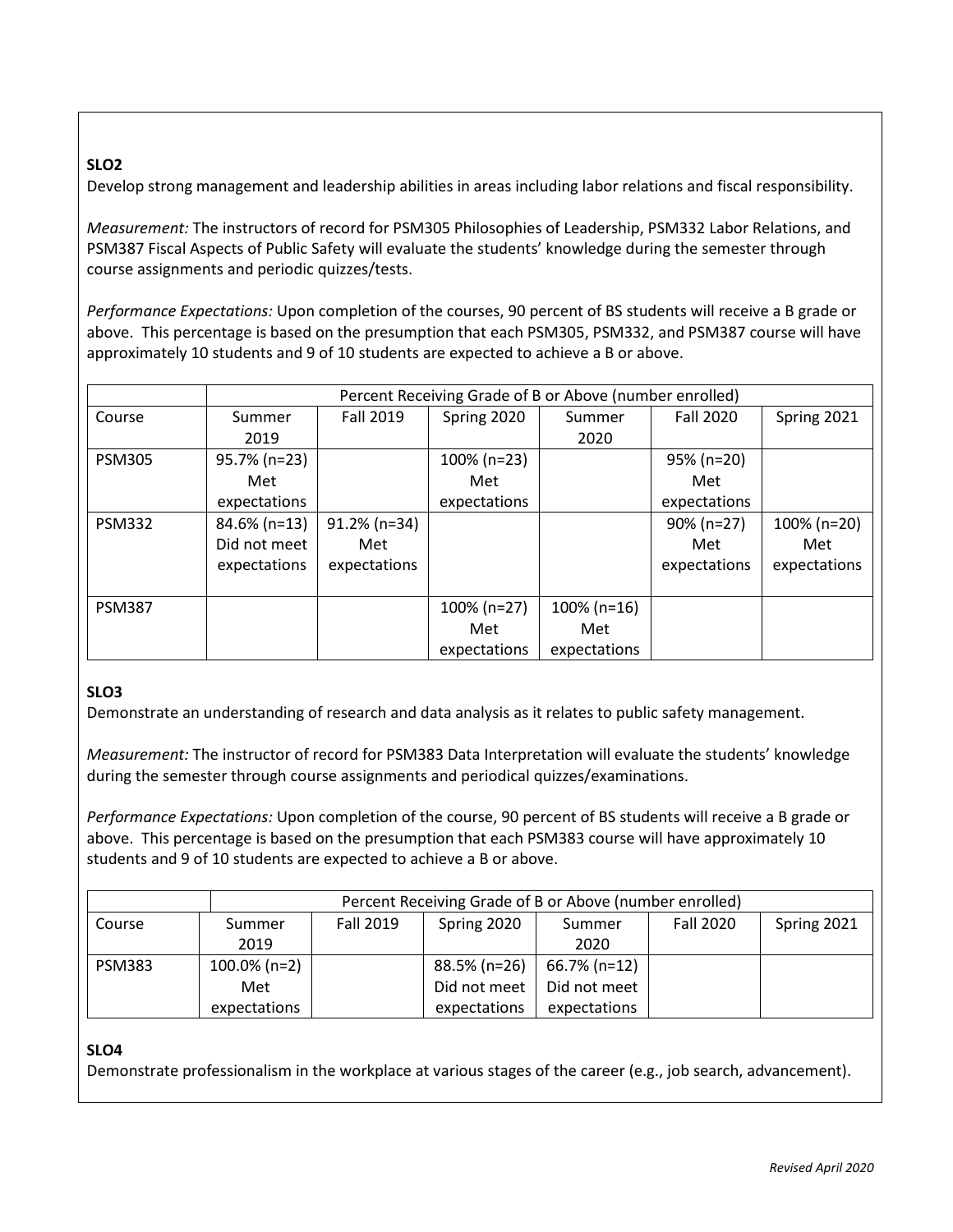*Measurement:* The instructor of record for PSM421 Professional Development will evaluate students' knowledge during the semester through course assignments, including a professional portfolio. Before graduation, students will be given a survey to assess the program's role in preparing them for the professional workforce and/or advancement in their current occupations.

*Performance Expectations:* Upon completion of the course, 90 percent of BS students will receive a B grade or above. This percentage is based on the presumption that each PSM421 course will have approximately 10 students and 9 of 10 students are expected to achieve a B or above. For the other indirect survey indicators, the program will be classified as meeting expectations if 85 percent of students indicate that the PSM BS program was somewhat helpful or very helpful in preparing them for the job market and organizational advancement/promotion. The indirect measure was not included in this assessment.

|               | Percent Receiving Grade of B or Above (number enrolled) |                                     |             |                |                                                   |                                          |
|---------------|---------------------------------------------------------|-------------------------------------|-------------|----------------|---------------------------------------------------|------------------------------------------|
| Course        | Summer 2019                                             | <b>Fall 2019</b>                    | Spring 2020 | Summer<br>2020 | <b>Fall 2020</b>                                  | Spring 2021                              |
| <b>PSM421</b> | $81.8\%$ (n=11)<br>Did not meet<br>expectations         | 92.9% (n=28)<br>Met<br>expectations |             |                | 82.8%<br>$(n=29)$ Did<br>not meet<br>expectations | 95.8%<br>$(n=24)$<br>Met<br>expectations |

# **SLO5**

Exhibit strong problem-solving, research, critical thinking, and written and oral communications.

*Measurement:* The instructor of record for PSM316 Technical Writing will evaluate students' knowledge during the semester through course assignments and periodical quizzes/examinations. Before graduation, students will be given a survey to assess the program's role in strengthening their problem-solving, critical thinking, and communication skills.

*Performance Expectations:* Upon completion of PSM316, 90 percent of students will receive a B grade or above. This percentage is based on the presumption that each PSM316 course will have approximately 10 students and 9 of 10 students are expected to achieve a B or above. For the other indirect survey indicators, the program will be classified as meeting expectations if 85 percent of students indicate that the PSM BS program was somewhat helpful or very helpful in enhancing the identified skills. The indirect measure was not included in this assessment.

|               | Percent Receiving Grade of B or Above (number enrolled)                         |  |                                |              |  |                |
|---------------|---------------------------------------------------------------------------------|--|--------------------------------|--------------|--|----------------|
| Course        | Fall 2019<br><b>Fall 2020</b><br>Spring 2021<br>Spring 2020<br>Summer<br>Summer |  |                                |              |  |                |
|               | 2019                                                                            |  |                                | 2020         |  |                |
| <b>PSM316</b> |                                                                                 |  | $92.6\%$ (n=27)   57.1% (n=14) |              |  | $100\%$ (n=21) |
|               |                                                                                 |  | Met                            | Did not meet |  | Met            |
|               |                                                                                 |  | expectations                   | expectations |  | expectations   |